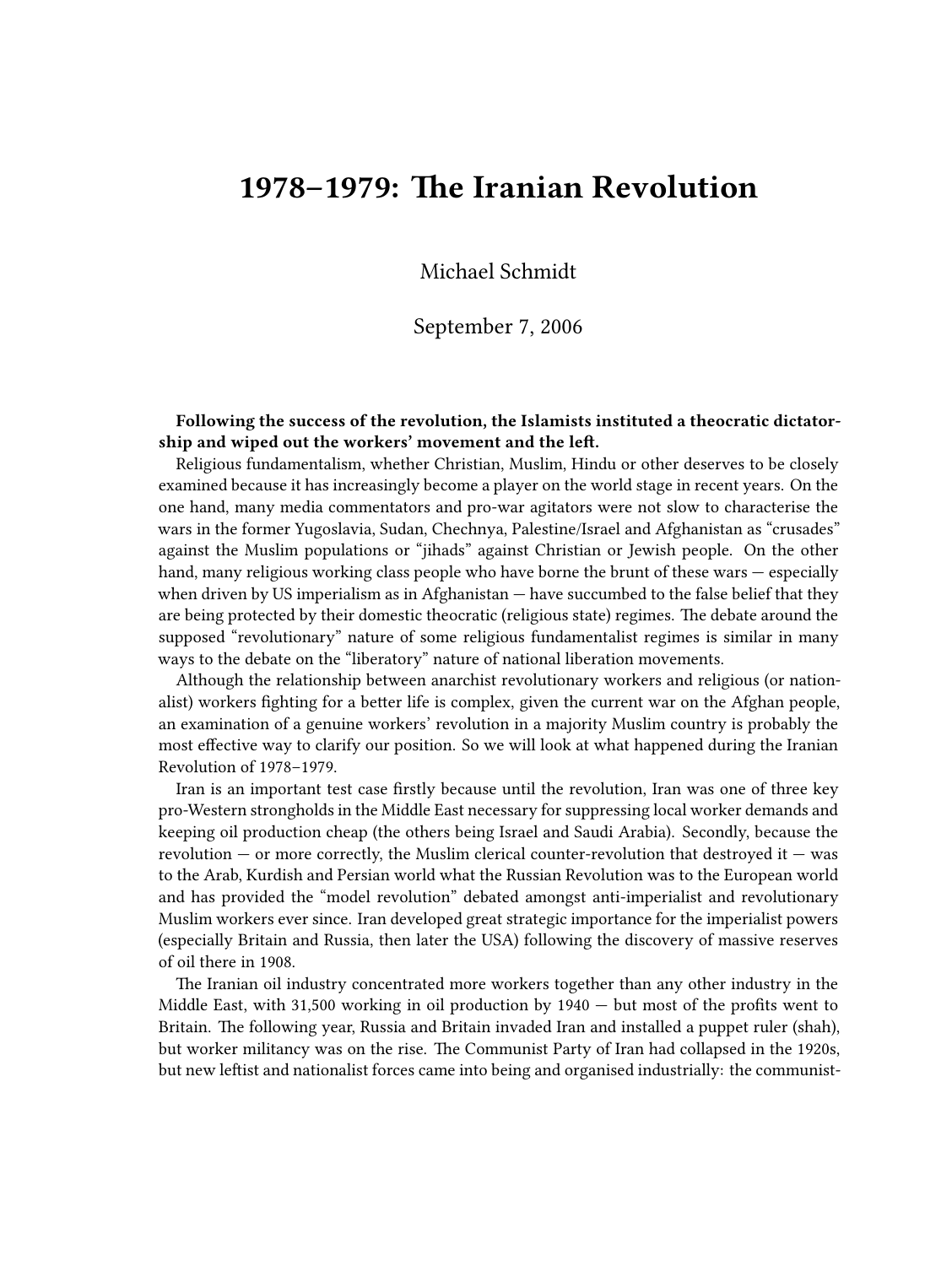inspired Masses organisation and the National Front. A crackdown by the British-backed shah's forces in the late 1940s drove the movement underground.

But despite the intensive activities of the secret police, militant cells of workers  $-$  and, operating in parallel, religious fundamentalist scholars allied to the exiled Ayatollah Khomeini re-emerged to agitate for change, especially during the 1963 revolt, and starting again in the early 1970s.

Increasingly, the extravagance of the shah's Pahlavi dynasty provoked resentment in all parts of Iranian society, even among the middle classes which were traditionally strong supporters of the regime. In August 1977, 50,000 poor slum-dwellers successfully resisted their forced removal by police, then in December, police massacred 40 religious protestors and the resentment boiled over into open anger. Strikes and sabotage were on the rise while wages dropped due to an economic downturn. The shah imposed martial law and on "Black Friday", September 8, 1978, troops gunned down thousands of protestors.

In response, infuriated workers launched a strike-wave that spread across the country like wildfire. Oil workers struck for 33 days straight, bringing the economy to a dead halt, despite fruitless attempts to send troops into the oilfields. On December 11, 2 million protestors marched in the capital, Tehran, demanding the ousting of the shah, an end to American imperialism and the arming of the people. Soldiers began to desert. On January 16, 1979, the shah fled to Egypt. In mid-February, there was an insurrection, with air force cadets joining with guerrilla forces — the leftist Organisation of Iranian Peoples' Fedai Guerrillas, or Fedayeen, and the nationalist Mujahedeen — in over-running the military academy, army bases, the parliament, factories, armouries and the TV station. The Pahlavi regime collapsed and Khomeini, who had returned from exile, cobbled together a multi-party provisional government, but the people wanted more.

Women's organisations flourished, peasants started seizing the land and in some places, established communal cultivation councils, strikes were rampant and workers seized control of their workplaces, arranging raw materials, sourcing and sales themselves, even setting prices in the oil industry. A system of grassroots soviets — called "shoras" in Iranian and based on the old factory council idea — sprang up in fields, factories, neighbourhoods, educational institutions and the armed forces. Armed neighbourhood committees — called "komitehs" — based on the old Muslim scholar networks — patrolled residential areas, arrested collaborators, ran people's courts and prisons, and organised demonstrations. It was a true workers' revolution with secular revolutionaries and Muslim workers overthrowing the capitalist state side by side. A May Day march in Tehran drew 1.5 million demonstrators.

The former headquarters of the secret police-controlled official trade union federation was occupied by the unemployed and renamed the Workers' House. The new workerist federation, that replaced the old state one, the All-Iran Workers' Union, declared that its aim was an Iran "free of class oppression" and called for shoras to be "formed by the workers of each factory for their own political and economic needs".

But the religious fundamentalist clerics lead by Khomeini were terrified of the power of the working class and haunted by the spectre of the imminent collapse of Iranian capitalism. If it collapsed, they could not reconstitute themselves as the ruling elite in place of the shah and there would be no profits for them to steal from the workers. Three days after the insurrection, the provisional government ordered workers back to work, but the strike, shora and komiteh movements just spread.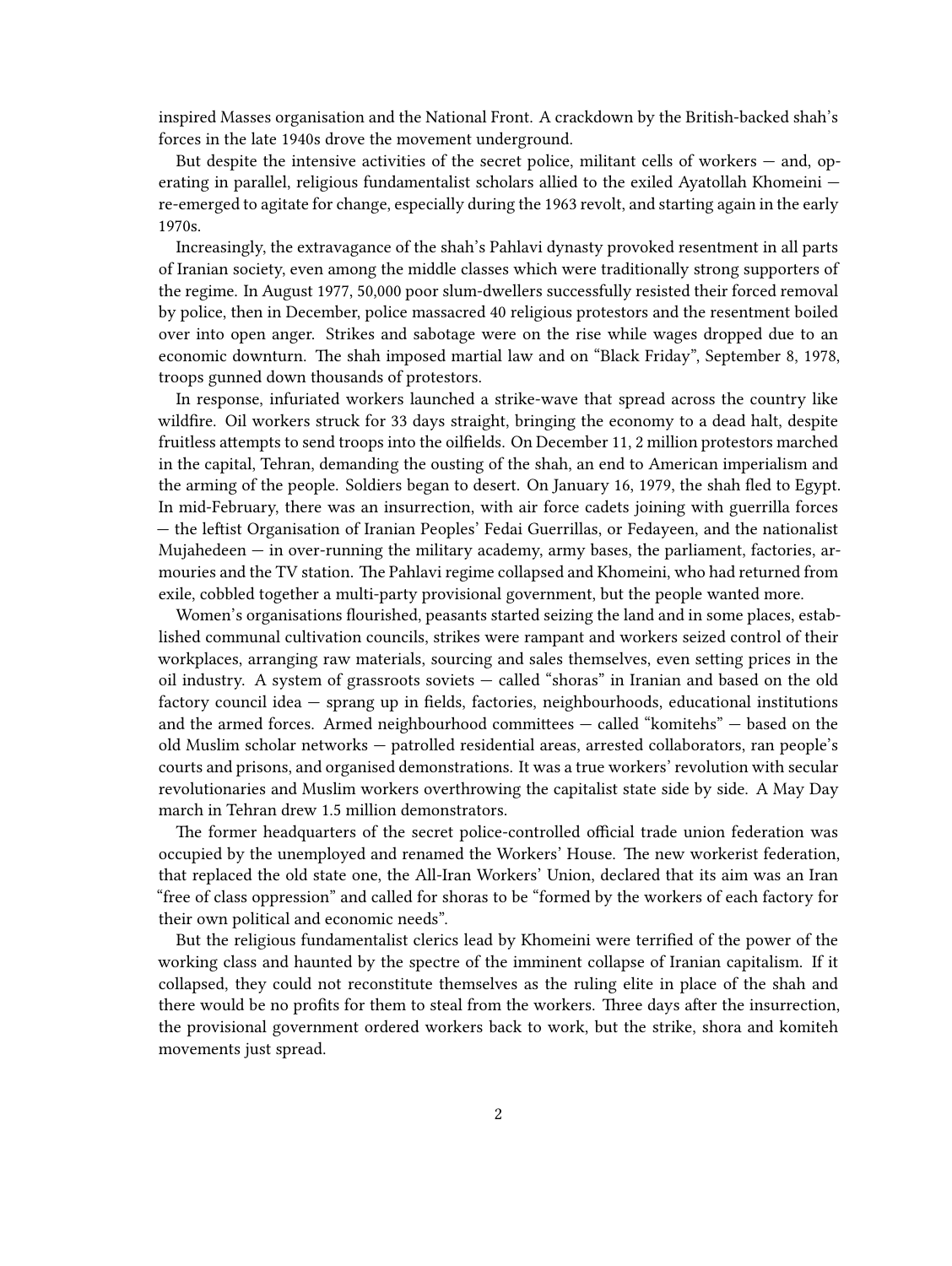A month later, the government declared the shoras to be "counter-revolutionary", claiming that their minority bourgeois regime was "the genuine Islamic Revolution". Still the shoras spread, so the regime introduced a law aimed at undermining worker self-management by banning shora involvement in management affairs — while at the same time trying to force class collaboration by insisting that management must be allowed to participate in the shoras. The shora movement peaked in July but then the government offensive, combined with the inexperience of the left, began to take its toll. The National Front, Masses, Fedayeen and both the leftist and Muslim wings of the Mujahedeen all backed the provisional government, mistakenly believing that an Iranian clerical-dominated bourgeoisie was better than the imperialist-backed Pahlavi dynasty.

Khomeini founded the fundamentalist Iranian Republican Party (IRP) to squeeze opposition parties out of the provisional government and at the same time established the Revolutionary Guards (Pasdaran), a political police force to marginalise the secular left within the komitehs, which it wanted to mobilise as a supporter bloc. The Pasdaran were soon forcibly liquidating shoras, purging komitehs and repressing ethnic Kurdish separatists and women's organisations, while the Party of God (Hezbollah) was created as a strike-breaking force of thugs. The IRP also created a public works project to divert the energies of the most militant shoras — replacing them with fundamentalist shoras and Islamic Societies — and to rebuild the exploitative capitalist economy (all the while spouting populist and anti-capitalist slogans in the manner of all fascist dictatorships). The true workers' revolution was destroyed and for the Iranian working class, whether secular or Muslim, a long night of living under a new autocratic regime had begun.

The fundamentalist clerical regime had not set them free: it had only produced new forms of capitalist exploitation and police state repression. The lesson of Iran is a basic anarchist one: workers can never trust groups, religious or not, who chant the right revolutionary slogans but whose real aim is class rule.